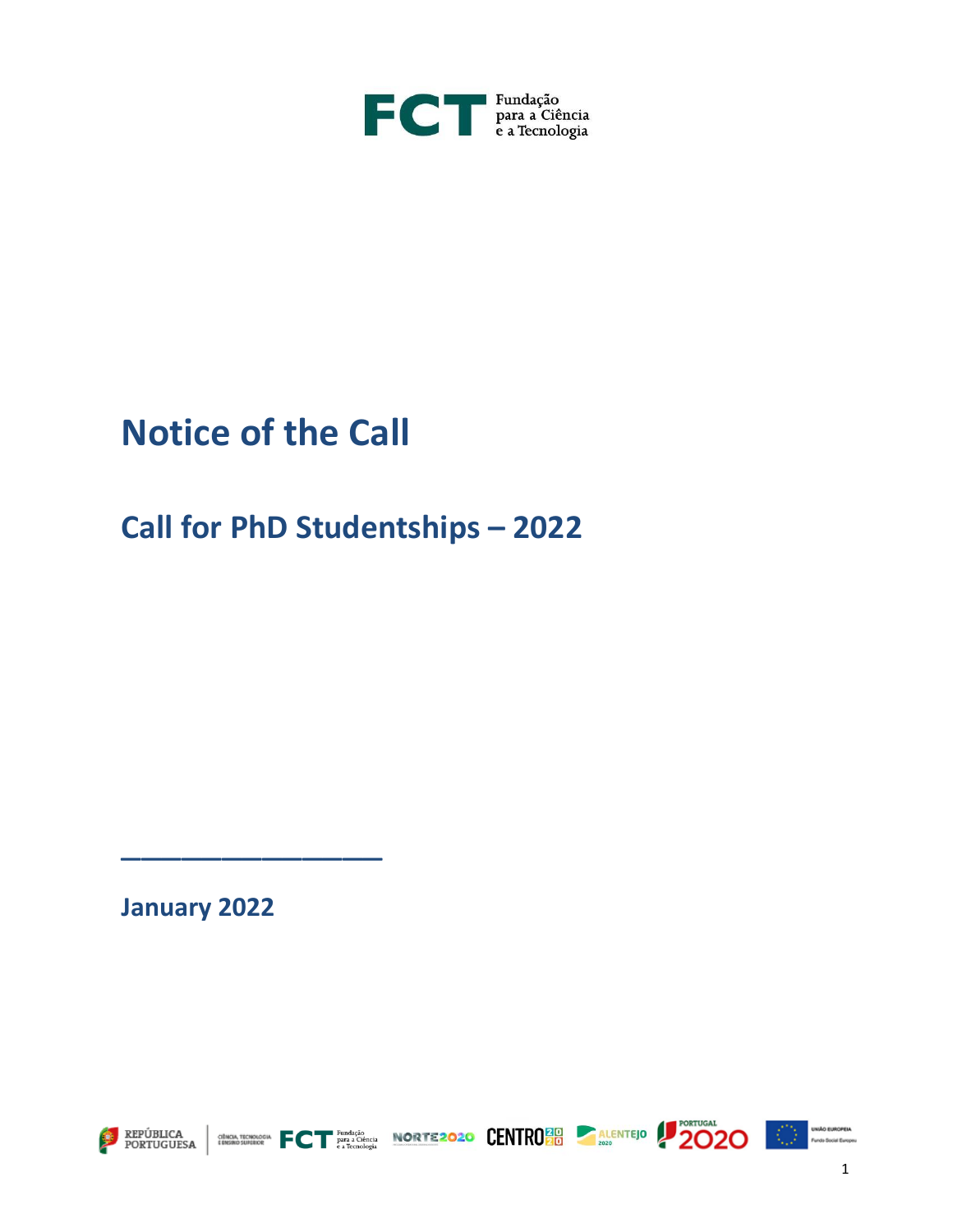

# **Notice of the Call**

# **Call for PhD Studentships – 2022**

The Fundação para a Ciência e a Tecnologia, I.P. (FCT) opens a Call for granting PhD studentships complying with the provisions of the FCT Regulation for Studentships and Fellowships (RBI) and the Research Fellowship Holder Statute (EBI), according to the respective current versions.

In addition to the applications in all scientific areas and with research work to be carried out in scientific and academic institutions, this call opens a **specific line of application** for PhD studentships in which work plans are totally or partially carried out in **non-academic entities**, namely in companies, Collaborative Laboratories, Technology and Innovation Centres, Technological Interface Centres, Public Administration or third sector entities. It should be noted that, within the scope of this specific line, research activities can be carried out in collaboration with academic entities, promoting institutional cooperation.

The number of PhD studentships to be awarded is 1450 (one thousand four hundred and fifty), of which 150 studentships will be awarded to the specific application line for work plans in non-academic entities. The number of grants to be awarded is indicative and may be revised according to budget availability.

#### **1. APPLICATION**

The call is open from **March 8 th to 5:00 pm (Lisbon time) April 7 th 2022**.

Applications, and all the supporting documents described in the RBI and in this Notice of the Call, can only be submitted online using the available application form at [https://myfct.fct.pt,](https://myfct.fct.pt/) and selecting the application line you intend to apply for. Applications, or any additional information, submitted by other means will not be accepted.

All the application procedures, including submission, evaluation, results communication, preliminary hearings, claims, appeals, and contract establishment are exclusively performed online, in the MyFCT platform.

Each applicant may submit **only one application, regardless of the line of application he/she is applying for**, under penalty of cancellation of all applications submitted.

Providing false declarations or committing acts of plagiarism by applicants leads to the exclusion of the application without prejudice of taking other corrective and punitive disciplinary measures.

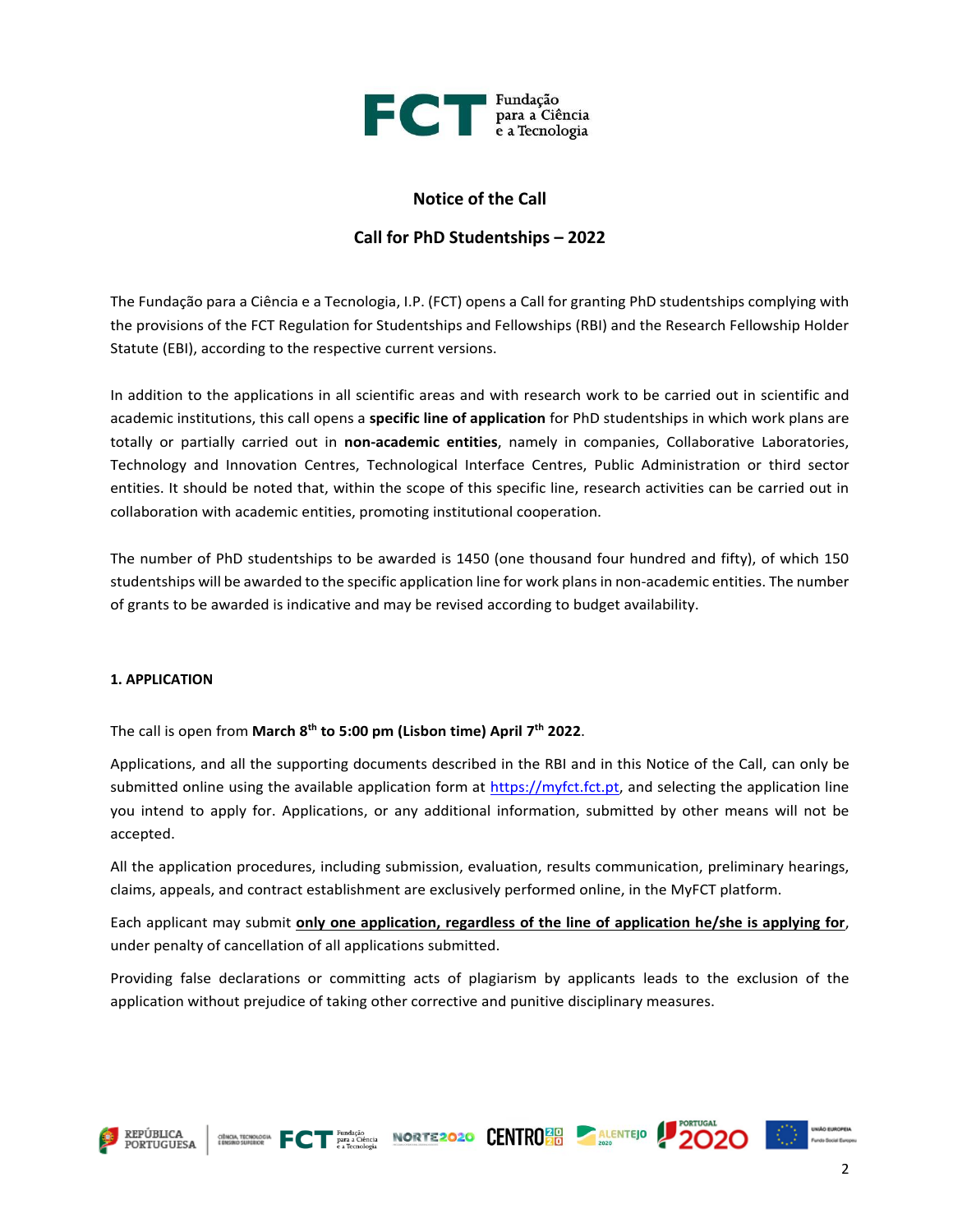

#### **2. TYPE, LOCAL AND DURATION OF STUDENTSHIPS**

PhD studentships are granted to applicants that fulfil the requirements to join a study cycle that allows to obtain a PhD degree and that wish to develop research work that allows obtaining that degree.

The research activities may be carried out in any environment of production and dissemination of knowledge, national or international, including higher education institutions, R&D units, Associated Laboratories, State Laboratories and other public research institutions, as well as private non-profit institutions mainly developing R&D activities; these applications should be submitted to the **regular line of applications**.

Applications with work plans to be carried out, entire or partially, in a non-academic host institution, herein referred to as **applications in a non-academic environment**, must be submitted in the corresponding application line and will be evaluated by a specific panel. In this line of application for PhD studentships in a non-academic environment, will be considered applications that include companies, Collaborative Laboratories, Technology and Innovation Centres, Technological Interface Centres, Public Administration or third sector entities as host institutions.

The work plan (independently of the application line) may be developed entirely or partially in a national institution (studentship in the Portugal or both in Portugal and abroad, respectively), or fully proceed in a foreign institution (studentship abroad); in the latter case, it is necessary to clearly explain the reasons why the work plan will be exclusively performed abroad.

As a rule, the duration of PhD studentships is annual, renewable up to the maximum number of months requested upon application, and cannot be granted for a period less than 3 consecutive months neither more than 48 months.

In case of a studentship carried out both in Portugal and abroad, the work plan period in a foreign institution cannot exceed 24 months.

#### **3. RECIPIENTS**

PhD studentships are aimed at applicants enrolled or that comply with the requirements to enrol for PhD studies and who wish to carry out research towards this degree.

#### **4. ADMISSIBILITY**

#### **4.1 Applicants' admissibility requirements**

The following citizens may apply to this call:

a) National citizens or citizens from other member-states of the European Union;







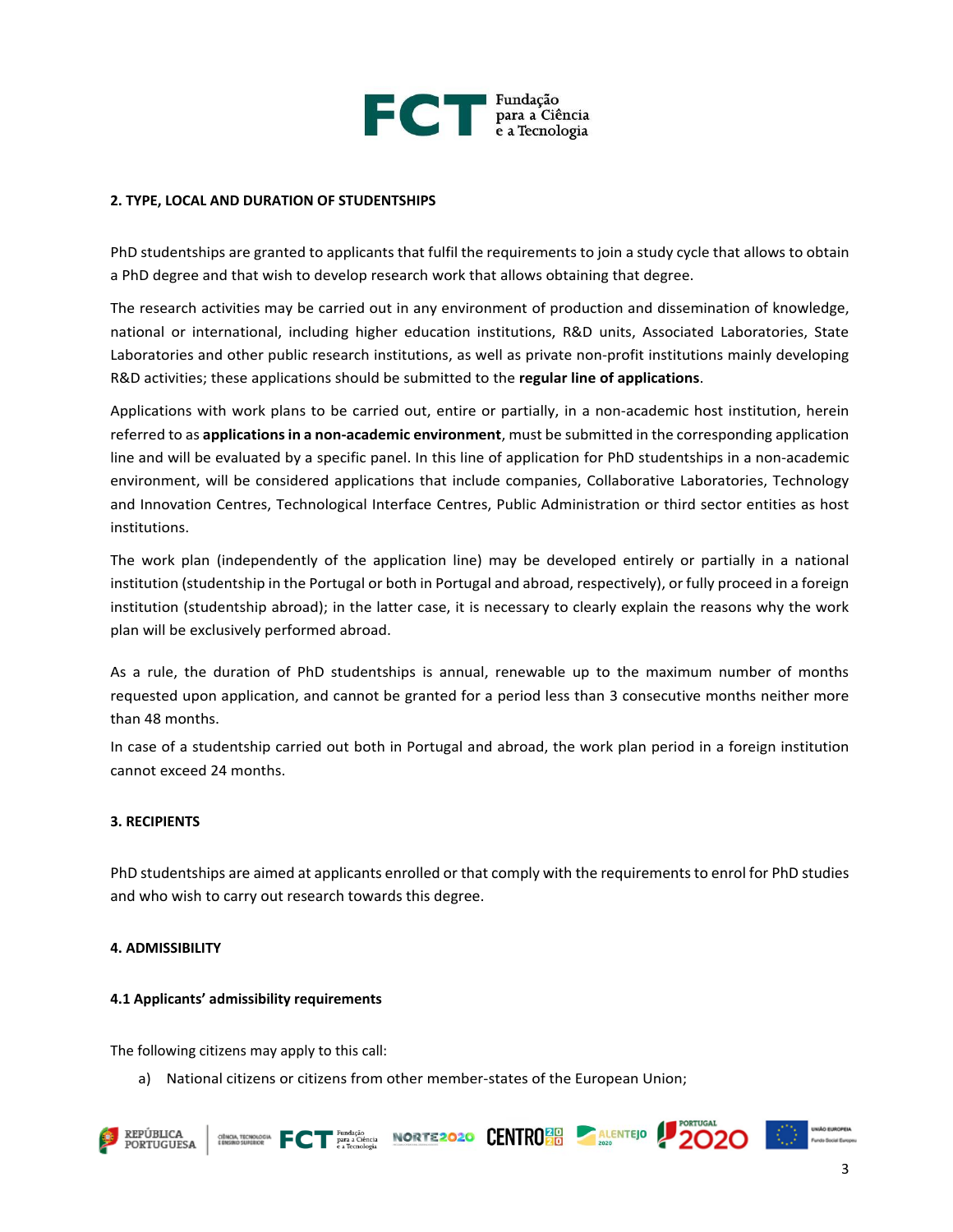

- b) Third-party states citizens;
- c) Stateless individuals;
- d) Citizens holding a political refugee status.

To apply for a PhD studentship it is necessary:

- e) To be a citizen permanently and usually living in Portugal, in case the work plan of the requested studentship proceeds, entirely or partially, in foreign institutions (in case of both in Portugal and abroad or exclusively abroad studentships); this requirement is applicable to both national and foreign citizens;
- f) Not to have benefited from a PhD or a PhD in industry studentship directly funded by FCT, regardless of its duration;
- g) Not to hold a doctoral degree.

#### **4.2 Application's admissibility requirements**

It is mandatory, under penalty of non-admissibility:

- a) To associate an updated version of your *Curriculum Vitae* (CV), using the CIÊNCIAVITAE platform;
- b) To write a synopsis of your CV, clearly and succinctly identifying the most relevant elements of your academic and professional career, such as academic and complementary training, scientific publications, communications at conferences, participation and organization of events, awards and other situations considered relevant for the CV assessment;
- c) To submit a **detailed description of the work plan** (the academic component of a doctoral programme is not considered part of the work plan);
- d) To ensure that the **supervisor confirms her/his association** to the application and submits her/his CV using the **CIÊNCIA**VITAE platform or by uploading a **PDF file**;
- e) To indicate, at least, **one host institution**;
- f) To specify, at least, **one non-academic host institution**, and to associate **one member of the supervising team integrated in the non-academic host institution** (minimum), under the terms foreseen in d); applicable for applications submitted to the specific application line in a non-academic environment;
- g) To submit **one motivation letter**, in the respective field of the application form, explaining the reasons for her/his application, presenting her/his academic/professional career path and how it is related to the work plan, if applicable; in this field the choice of the most representative document should also be mentioned and justified;
- h) To present the **most representative document of the applicant's scientific/professional path**; this document may be, for example, a scientific publication, a communication in a conference, a poster presentation, a scientific report or master thesis, proof of scientific or professional achievements, a performance or artistic creation; of note, academic degree certificates, CVs or documents illustrating applicant's career path should not be submitted in this field, nor compilations of diverse documents as





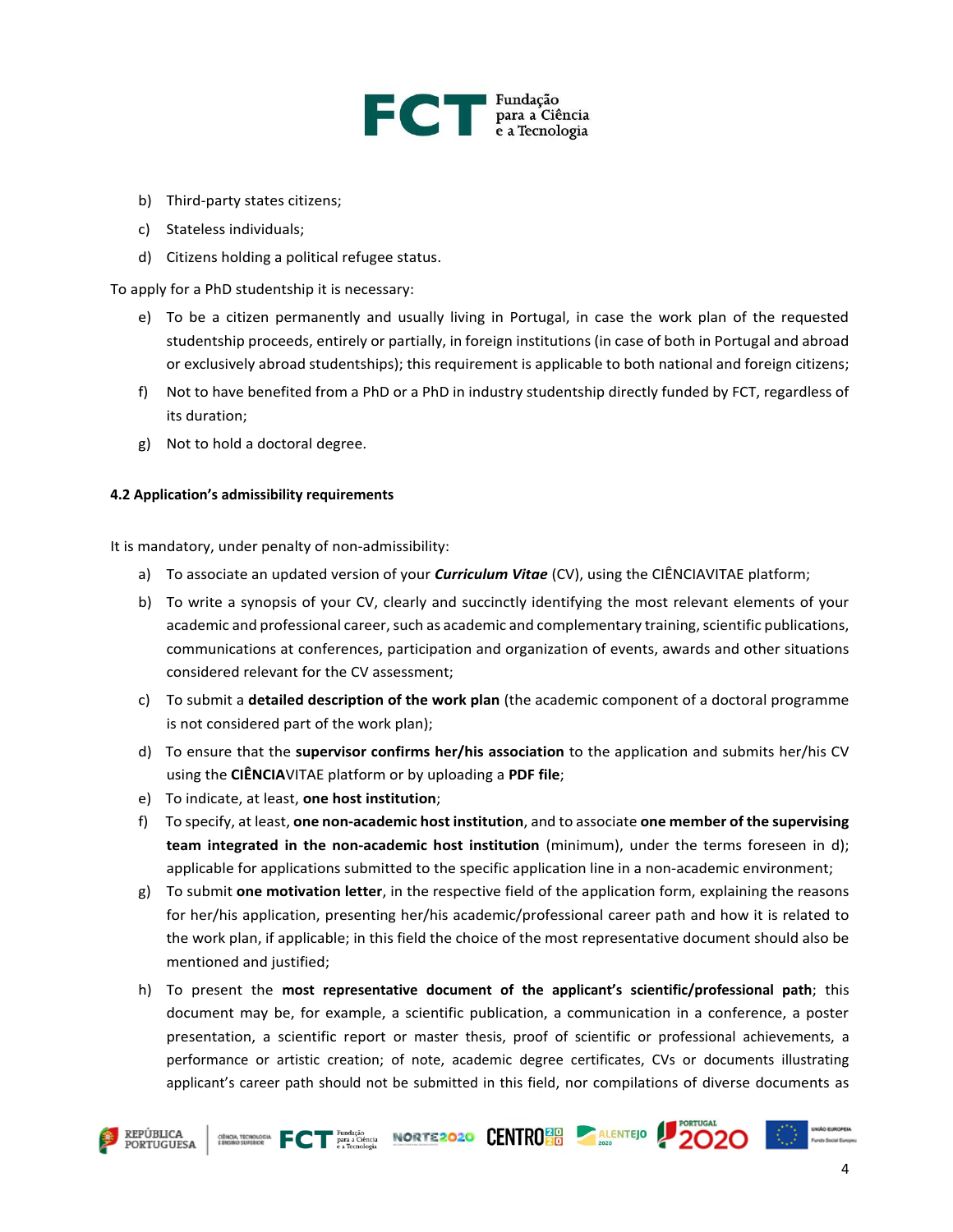

there are specific fields for that information in the form;

- i) To submit **two different recommendation letters**, clearly identifying the respective issuer. These letters should be signed and include the academic and/or professional context relationship of the candidate with the referee and should also specify that are related with this specific call; supervising acceptance letters should not be used as recommendation letters; for evaluation purposes, recommendation letters beyond the defined number (two) or without any identification of their issuer will not be considered;
- j) To present a **timeline**, showing the scheduling of the tasks proposed in the work plan, as well as the main milestones to be achieved, including the thesis submission (or the scientific work leading to the doctoral degree) at the university;
- k) To present the application in **Portuguese** or in **English**. Documents presented in a different language, rather than Portuguese or English, will not be considered for evaluation purposes.

The documents listed in the above paragraphs will be considered invalid if: i) submitted in a corrupted file, ii) blank, iii) the same file is submitted twice (*e.g.,* recommendation letters field). **The application will not be admitted if any of the mandatory submission documents is considered invalid.**

#### **4.3 Submission of additional information**

Although the following elements do not constitute admissibility requirements, they are relevant for application's evaluation, namely:

- a) **Applicant's ORCID code**; the ORCID record in **CIÊNCIA**VITAE is recommended but does not replace the association of your updated CV in this platform;
- b) **ORCID code of the supervisor(s)**; the identification of the ORCID code does not replace filling in and updating the CV in **CIÊNCIA**VITAE or uploading the CV in a PDF file;
- c) **Academic degree certificates of the degree obtained indicating the final grade**; of note that, if not presented, the assessment of the Merit of the Applicant (see point 5.1) will be affected accordingly;
- d) **Letter of support**, in case of external institutional collaborations, additional to the proposed host affiliation, confirming the planned or established cooperation between applicant, supervisor(s) and institution(s);
- e) Whenever the work plan includes **ethical questions**, these should be clearly addressed in the respective field of the application form;
- f) The **documental proof** of CV information (for example, the proof of papers in press, etc.) may be included in the section of Attachments, in the application form.

#### **5. EVALUATION CRITERIA**

All admitted applications must be graded from zero (0.000, minimum) to five (5.000, maximum) in each of the





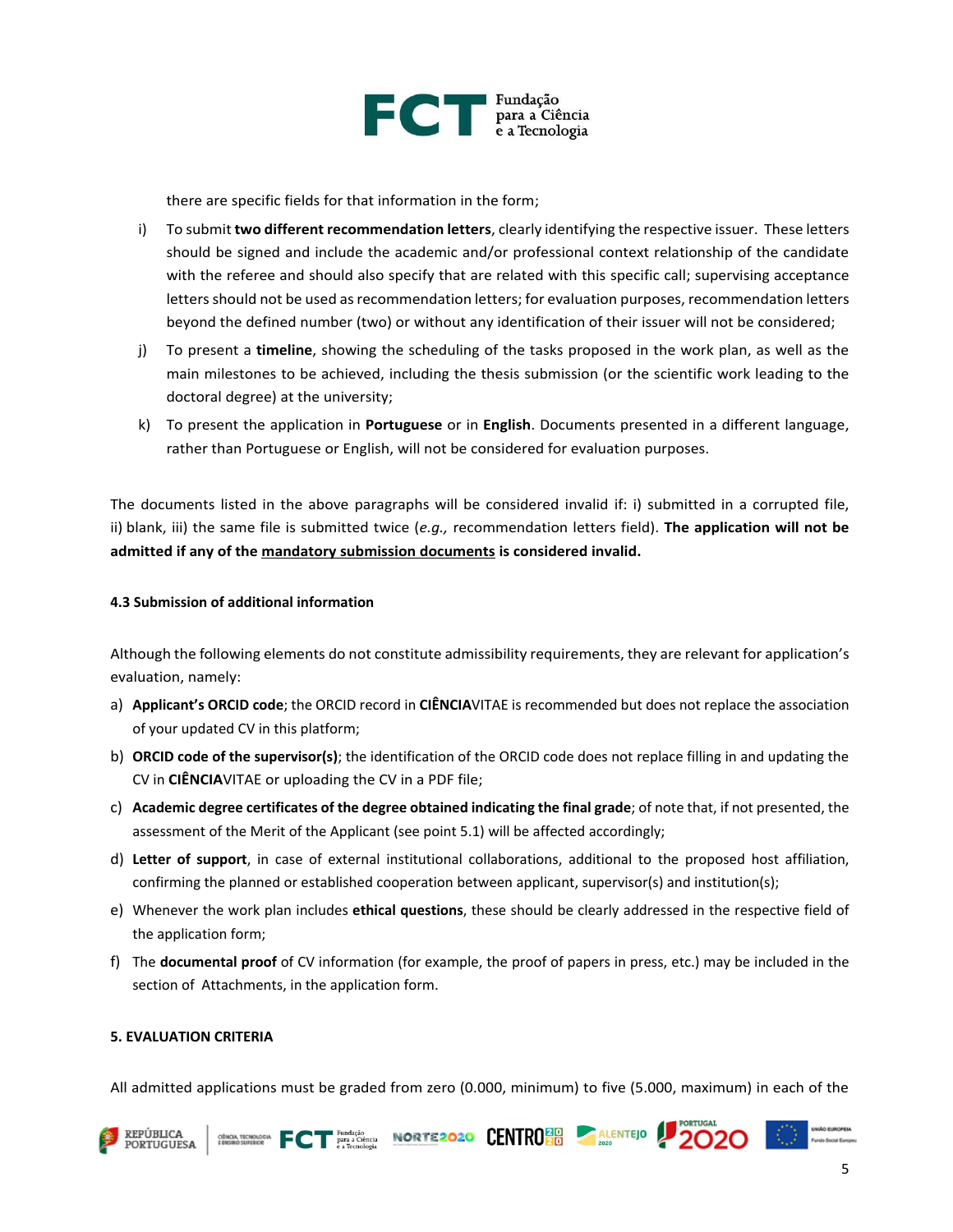

three evaluation criteria:

Criterion A – Merit of the Applicant; Criterion B – Merit of the Work Plan; Criterion C – Merit of the Hosting Conditions.

Applicants will be ranked according to the weighted average of the score obtained in the three criteria, following the relative weighting of: **40%** Merit of the Applicant (A); **40%** Merit of the Work Plan (B); **20%** Merit of the Hosting Conditions (C), converted into the following formula:

$$
Final\,grade = (0,4 \times A) + (0,4 \times B) + (0,2 \times C)
$$

For tiebreaking purposes, the final ranking list will be based on the scores assigned to each of the evaluation criteria in the following order: criterion A (Merit of the Applicant), criterion B (Merit of the Work Plan) and criterion C (Merit of the Hosting Conditions).

Grades in any of the evaluation criteria shall be awarded with three decimal digits. Values resulting from the application of formulas shall be rounded to the third decimal digit using the following rule: when the fourth decimal digit is equal to or greater than 5 (five) it shall be rounded in excess; if lesser, the value of the third decimal digit shall be upheld.

Applicants whose **application is scored with a final grade lower than 3.000 are not eligible** for studentship granting.

### **5.1 Criterion A – Merit of the Applicant**

The criterion A, Merit of the Applicant, which has a 40% relative weight to the final score, is evaluated based on two sub-criteria:

A1. **Academic career** (reflecting the academic degree grades, for which the respective certificates have been submitted in the application), with a relative weight of **50%** in the Merit of the Applicant;

A2. **Personal curriculum** (reflecting the scientific and professional career, and academic career, when applicable, and applicant's motivation to pursue this study cycle), with a relative weight of **50%** in the Merit of the Applicant.

The score awarded to criterion A is calculated applying the following formula:

*Criterion A* = ( $0, 5 \times A1$ ) + ( $0, 5 \times A2$ )





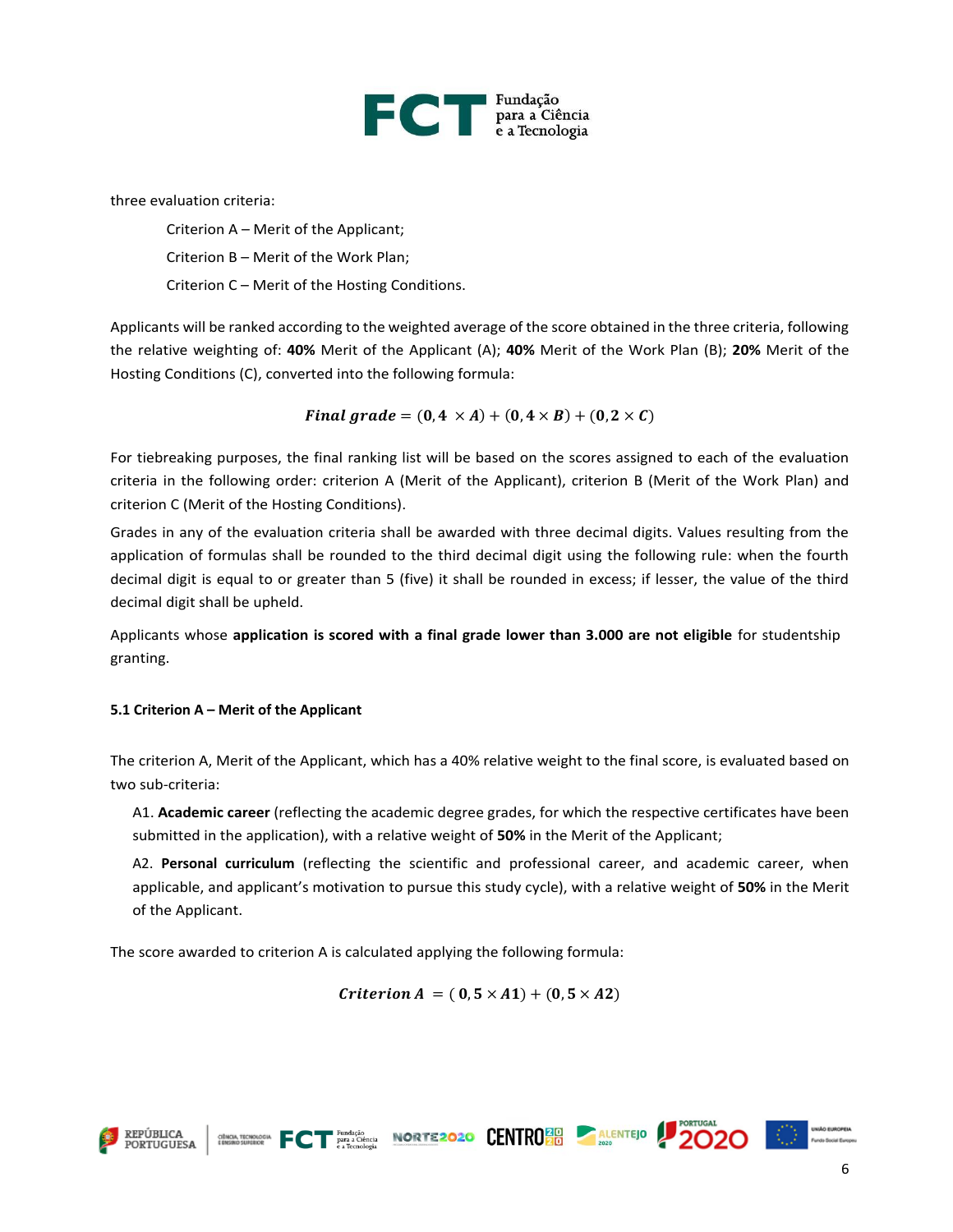

#### **5.1.1 Sub-criterion A1 – Academic Career**

The academic career sub-criterion is calculated according to the **final classification stated in the academic degree certificate, submitted** in the application form, according to Table 1: i) Graduate + Master / Integrated Master; ii) Graduate degree only; or iii) Master degree only. Although it is not mandatory to submit degree certificates for the admission to the call, **documental evidence of the classifications obtained in the academic degrees is mandatory for the evaluation of the sub-criterion A1**.

| <b>Graduate + Master degrees</b><br>(pre- or post-Bologna) or<br><b>Integrated Master degree</b><br>(300-360 ECTS) |          | Graduate degree (180 ECTS)<br>(pre- or post-Bologna) |          | Master degree (90-120 ECTS)<br>(pre- or post-Bologna) |          |
|--------------------------------------------------------------------------------------------------------------------|----------|------------------------------------------------------|----------|-------------------------------------------------------|----------|
| <b>Final Grade</b>                                                                                                 | A1 Score | <b>Final Grade</b>                                   | A1 Score | <b>Final Grade</b>                                    | A1 Score |
| $\geq 18$                                                                                                          | 5.0      | $\geq 17$                                            | 3.5      | $\geq 17$                                             | 3.0      |
| 17                                                                                                                 | 4.5      | 16                                                   | 3.0      | 16                                                    | 2.5      |
| 16                                                                                                                 | 4.0      | 15                                                   | 2.5      | 15                                                    | 2.0      |
| 15                                                                                                                 | 3.5      | 14                                                   | 2.0      | 14                                                    | 1.5      |
| 14                                                                                                                 | 3.0      | $14$                                                 | 1.5      | < 14                                                  | 1.0      |
| $14$                                                                                                               | 2.5      |                                                      |          |                                                       |          |

**Table 1 –** Reference table to score the sub-criterion A1 – Academic career

To calculate the score of sub-criterion A1, the prevailing grade is the one stated in the respective degree certificate(s). Certificate **final grades presented with decimal digits** shall be rounded to the third decimal digit using the following rule: when the fourth decimal digit is equal to or greater than 5 (five) it shall be rounded in excess; if lesser, the value of the third decimal digit shall be upheld. To calculate the arithmetic average between the graduate and master degrees' grades, the original grades indicated in the certificates (even if presented with decimal digits) shall be considered, rounding only the final grade average. If the degree certificate simultaneously shows, both the rounded and the decimal grades, the rounded grade shall be used.

#### **In case no valid academic degree certificate is submitted, the sub-criterion A1 will be scored zero (A1 = 0).**

#### **5.1.1.1 Documents of mandatory submission to apply Table 1 scores**

To apply the scoring system presented in Table 1 it is mandatory to submit the following documents in the application form:

a) **Academic degree certificates, indicating the final grade** and, if possible, the final classification of the disciplines completed. Applicants with post-Bologna education shall present both  $1<sup>st</sup>$  and  $2<sup>nd</sup>$  study cycles academic degree certificates or an integrated master certificate, while applicants with pre-Bologna education should present the graduate and/or master degree certificates. It should be noted that a certificate of curricular units does not substitute the submission of a degree certificate including the degree's final grade required to the sub-criterion A1 calculation.





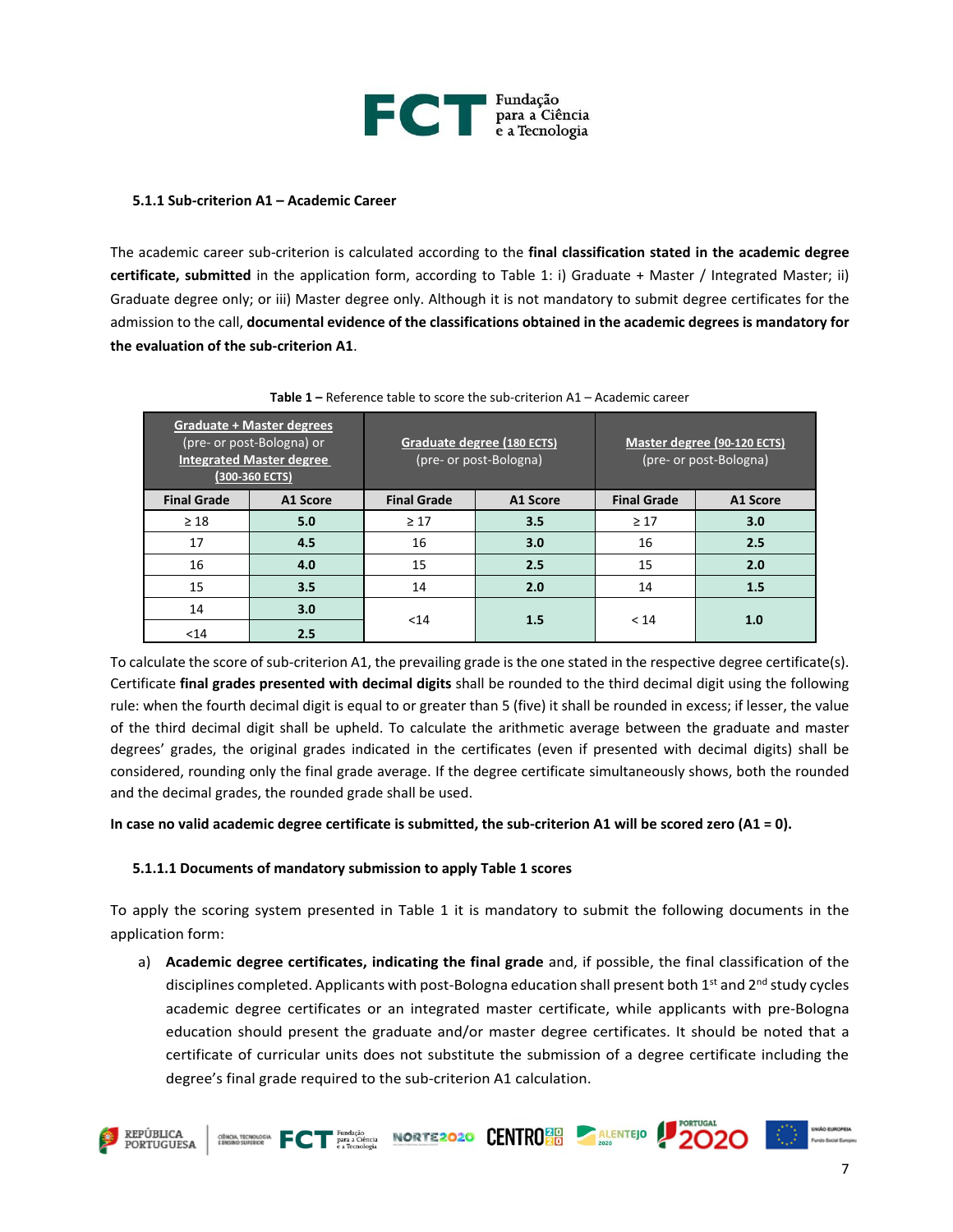

b) In case of **foreign academic degrees it is mandatory to submit the recognition** of such degrees and **the conversion of the respective final grade to the Portuguese grading scale,** to guarantee the principle of equal treatment to applicants with national and foreign academic degrees.

Additionally, and whenever possible, the following documents should also be presented:

- c) The **Diploma Supplement** of the presented degree certificates;
- d) In the case of specific recognition, together with the original degree certificate and accompanied by the respective legal document of degree recognition and conversion of the final classification to the Portuguese grading scale, the corresponding **Jury Report** appointed for the act. It should be noted that this is a complementary document and its submission does not replace the submission of the degree recognition certificate issued by the Directorate General for Higher Education (*Direção Geral do Ensino Superior*, DGES) or by a Portuguese public higher education institution.

The recognition of foreign academic degrees and diplomas, and the conversion of the respective final grade to the Portuguese grading scale, can be issued by a Portuguese public higher education institution, or by the Directorate General for Higher Education (DGES). FCT suggests visiting the DGES portal at [https://www.dges.gov.pt/en.](https://www.dges.gov.pt/en)

#### **5.1.1.2 Additional considerations for the application of the scores established in Table 1**

In addition to the presentation of the documents indicated in the previous point, the following will be considered when scoring sub-criterion A1:

a) The final grade average of "graduate + master" degrees, in a pre- or post-Bologna academic path, is the result of the simple arithmetic average of the final grade obtained in the 1<sup>st</sup> cycle (180 ECTS)/graduate degree and the final grade obtained in the  $2<sup>nd</sup>$  cycle (90-120 ECTS)/master degree, by applying the following formula:

# Final score average (graduate + master degrees) =  $\frac{1 \text{st cycle final grade (graduate degree)} + 2 \text{nd cycle final grade (master)}}{2}$

- b) In case of integrated master degrees whose institutions issue global certificates, the final grade indicated in the degree certificate should be considered (300-360 ECTS). In case of integrated masters in which the 1<sup>st</sup> and 2<sup>nd</sup> cycle certificates are issued separately, the final average will be calculated as indicated in paragraph a) or, when available, the diploma supplement will be consulted to verify the final classification of the degree and number of credits (ECTS) to which it refers to.
- c) When both integrated master degree certificate (300-360 ECTS) and a pre-Bologna or 2nd cycle degree certificate are presented, the final grade of **the integrated master degree is the one to be considered**.
- d) If only a graduate or master degree certificate is submitted, the corresponding scoring system should be applied according to the respective columns in Table 1.
- e) When applicants submit **more than one equivalent graduate and/or master degree certificate** (with equivalent number of ECTS), the evaluation panel has to decide which of the equivalent academic degree is





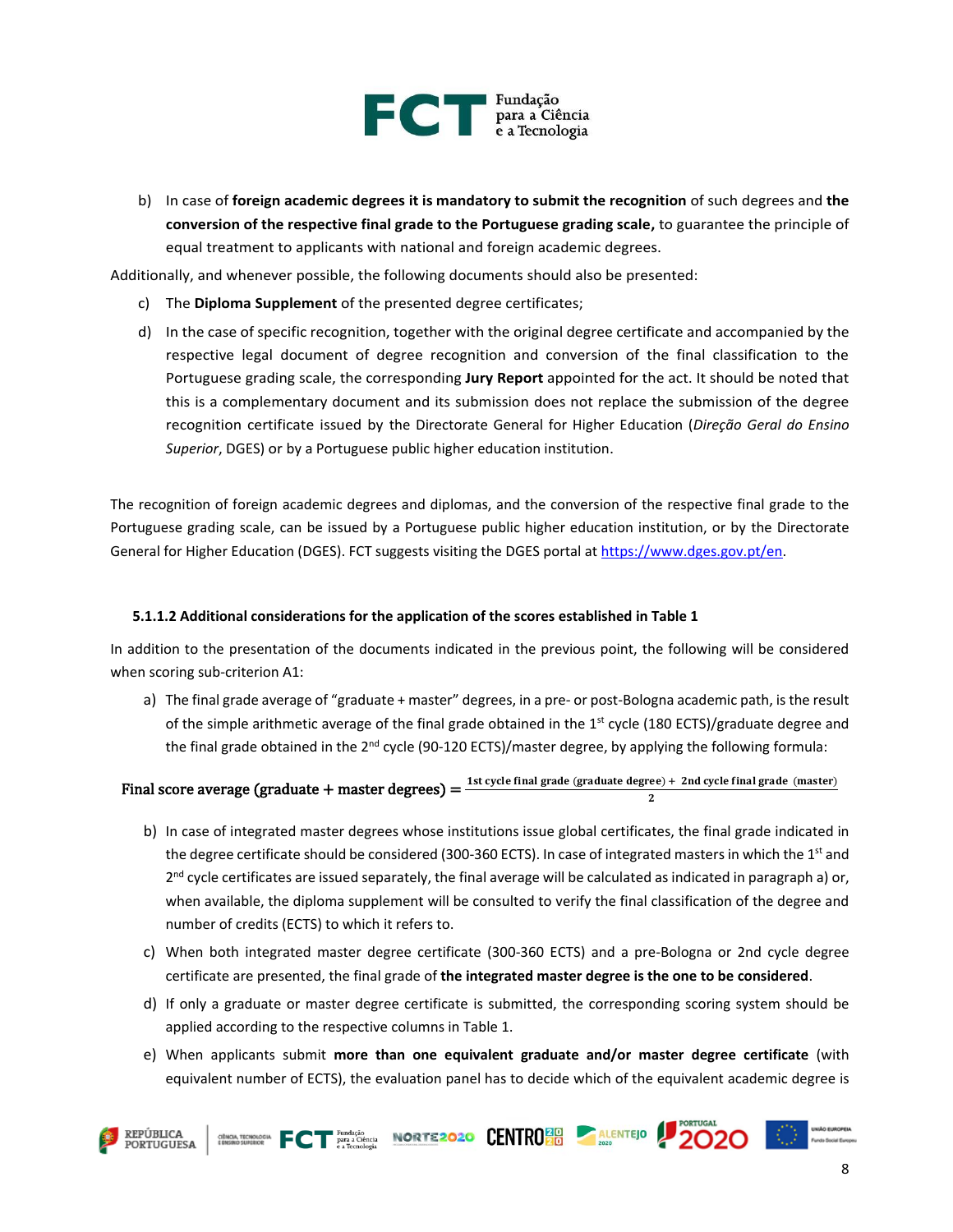

more adequate to the work plan and must thus be used to calculate the score of the academic career subcriterion (A1). For instance, if an applicant submits a graduate degree certificate and more than one master certificate, the panel should consider the master's degree that is most suitable for the development of the work plan. However, if an applicant presents both an integrated master and a 2<sup>nd</sup> cycle degree certificates (without a graduate degree or a  $1<sup>st</sup>$  cycle of studies), the panel must consider the integrated master's degree to calculate the academic career score, as previously indicated. The evaluation panel should consider the alternative submitted degree(s) in the assessment of sub-criterion A2, valuing applicant's personal curriculum. In any case, this must be explained in the respective evaluation reports.

- f) To calculate sub-criterion A1, in cases of certificates stating qualitative grades only (as pre-Bologna degree certificates, for example), the respective grade should be converted according to Table 2. The calculation of the final grade average (graduate + master) should then be used to determine A1 final score through the application of Table 1.
- g) Table 2 will not be used to convert qualitative scores of degrees obtained abroad that do not present the respective proof to the Portuguese grading scale.

| <b>Qualitative grade</b>                                                                               | <b>Converted grade</b> |
|--------------------------------------------------------------------------------------------------------|------------------------|
| Excellent<br>Very Good with Distinction<br>Praise and Distinction<br>Magna Cum Laude / Summa Cum Laude | 18                     |
| Very Good<br>Approved with Distinction<br>Good with Distinction<br>Cum Laude                           | 16                     |
| Good<br>Approved / Approved by Unanimity                                                               | 14                     |
| Sufficient                                                                                             | 12                     |

**Table 2 – Table for conversion of qualitative grades**

The **minimum grade of zero (A1 = 0) will be scored to sub-criterion A1 in any case that is not included in Table 1.**  Some examples are described below:

- i. When **no certificate is submitted, in the application form,** neither graduate nor master's degree certificates (national or foreign);
- ii. When both national graduate and master certificates **do not state the respective final grade** (neither quantitative nor qualitative);
- iii. When both foreign graduate and master certificates **are not recognized, nor the final grades converted to the Portuguese grading scale**.



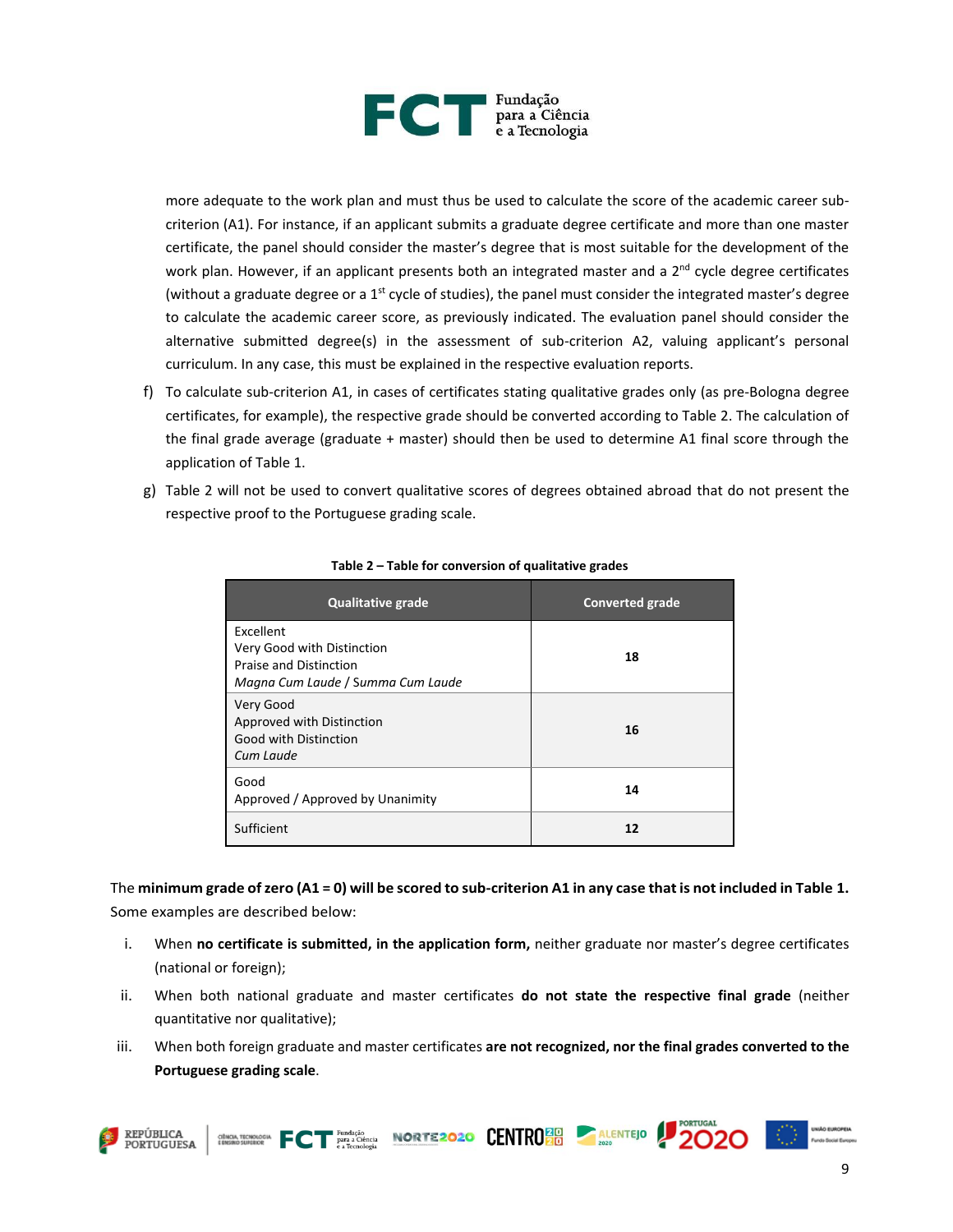

#### **5.1.2 Sub-criterion A2 – Personal Curriculum**

The assessment of sub-criterion A2 is performed by analysing and pondering the applicant's curriculum in an integrated way, considering the merit of their academic, scientific, professional and civic paths, according to the submitted CV (information available in the **CIÊNCIA**VITAE and CV synopsis). In this analysis, the panel considers the academic results that were not included in the calculation of the sub-criterion A1 – Academic career (only if the respective certificates are presented in the application form, in case of an academic degrees), and the various dimensions of the curriculum that may demonstrate a relevant personal, scientific and professional career.

In the evaluation of this sub-criterion the **motivation letter** is also considered, namely the clarity with which the candidate identifies the reasons underlying her/his application, including, for example, the choice of the proposed work plan and of the most representative document, and the scientific maturity shown, as well as letters of recommendation and the most representative document of the applicant's scientific/professional path, elements of mandatory submission. Regarding the **letters of recommendation**, the skills identified by the references selected by the applicant are evaluated. Similarly, the quality of the **most representative document** will be assessed and its choice should be justified in the motivation letter.

The grade scored to this sub-criterion should therefore translate a global and integrated view of applicant's personal curriculum.

#### **5.1.3 Disability Bonuses**

Applicants that state a degree of disability equal to or above 90% shall have a bonus of 20% on criterion A – Merit of the Applicant. Applicants that state a degree of disability equal to or above 60% and under 90%, shall have a bonus of 10% in this criterion. The degree of disability **should be duly proven** by submitting, in the application form, the document *Atestado Médico de Incapacidade Multiuso (AMIM)*, issued according to the Decree-Law no. 202/96, of 23 of October, in its current version.

#### **5.2 Criterion B – Merit of the Work Plan**

The Merit of the Work Plan criterion has a relative weight of 40%, and is evaluated in an integrated and transversal manner, assessing the quality, originality and relevance of the work plan in all of its dimensions, in the following three sub-criteria:

- B1 Justified relevance of the object of study;
- B2 Scientific quality of the state of the art and the methodology of the work plan;
- B3 Feasibility of the work plan.

For **sub-criterion B1**, the evaluation is based on the clear definition of aims and research questions, as well as the originality and the potential contribution of the research project to the knowledge and progress of science

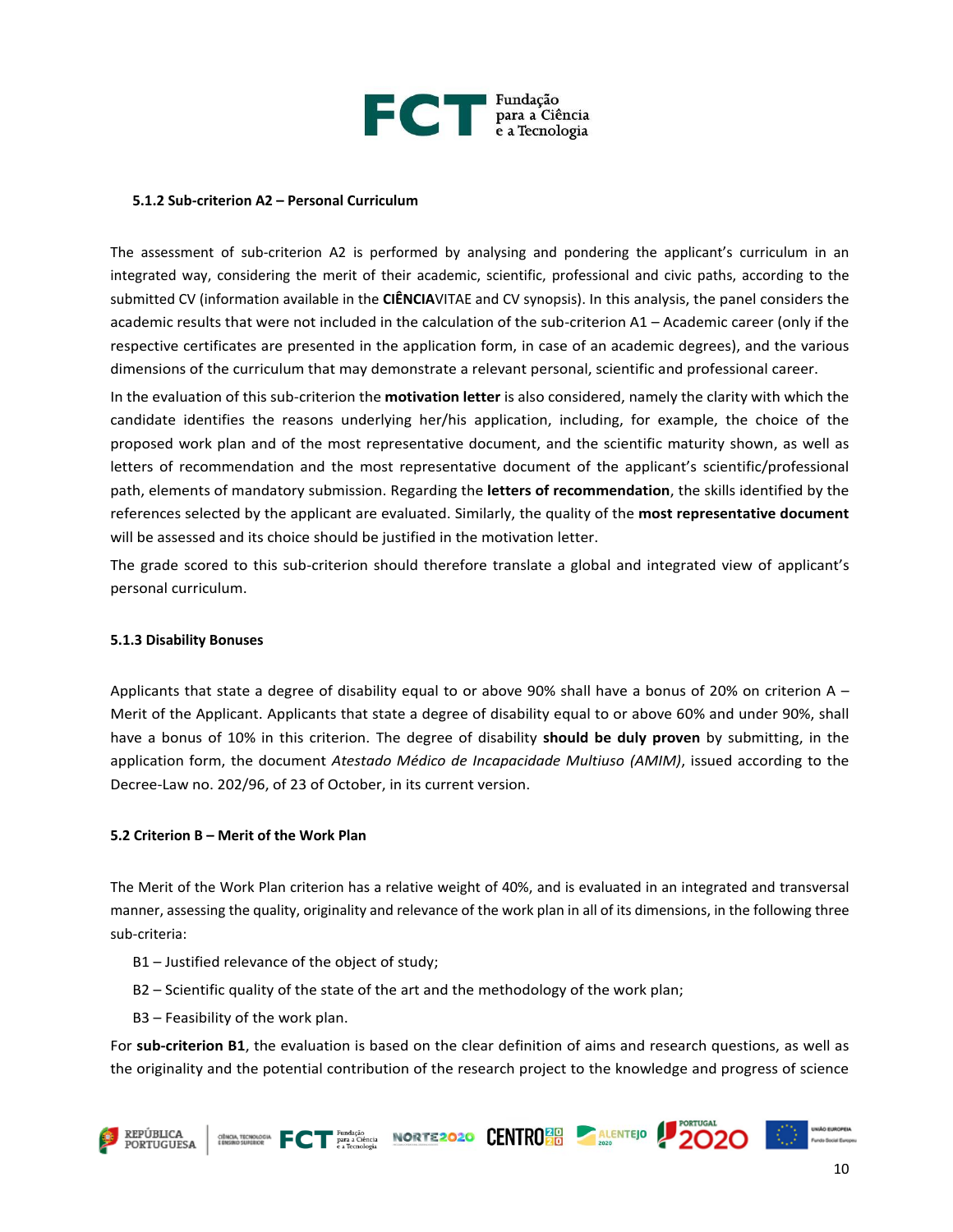

and technology and, when applicable, its social impact.

The assessment of **sub-criterion B2** is based on the quality of the state of the art and the proposed research methodology, considering the clarity, consistency, and coherence, in accordance with internationally accepted standards, and the originality of the work plan to be developed.

For **sub-criterion B3**, evaluation is based on the adequacy of methodologies to the tasks and aims proposed in the work plan and the respective planned deadlines as the total period expected to complete the project. The submission of the thesis, or of the scientific work leading to the doctoral degree, at the university, must be included in the timeline. If applicable, the risk assessment presented is also analysed, by identifying the most critical points and the corresponding contingency measures to be adopted.

The presentation of a **timeline**, of **mandatory** submission, is also considered, as well as additional and optional information related to the work plan such as schemes, formulas, or figures illustrating preliminary data.

If appropriate, applicants may also submit a **letter of support**; although optional, this element is relevant to demonstrate the planned cooperation between all the entities/researchers besides the identified host institutions/supervisors, in order to better analyse the work plan feasibility.

Whenever the work plan's scientific area, methodology or results include **ethical questions**, these should be clearly identified and justified (in the respective field of the application form), explaining how they will be addressed. To help identifying these questions, the ethics self-assessment guide should be consulted (Ethics Guide, available at [https://www.fct.pt/apoios/bolsas/concursos/individuais2022.phtml.en\)](https://www.fct.pt/apoios/bolsas/concursos/individuais2022.phtml.en).

#### **5.3 Criterion C – Merit of the Hosting Conditions**

The merit of the hosting conditions, which has relative weight of 20%, is evaluated taking into consideration two sub-criteria:

 $C1$  – The scientific merit and experience of the supervisor(s) in the scientific field of the application, and the respective adequacy to supervise the PhD candidate;

C2 – Applicant's demonstration of her/his motives to choose the supervising team and host institution(s), as well as their adequacy for the work plan.

The evaluation of these sub-criteria is performed in an integrated way, considering the following:

- a) The supervisor(s) associated CV;
- b) The means available at the host institution(s) mentioned throughout the application form;
- c) The applicant's demonstration, in the respective field of the form, on the adequacy of the supervising team and the host institution(s) to guarantee the accomplishment of the proposed work plan.

Applications that present **more than one host institution** should clearly indicate the tasks performed in each institution.

Applications submitted in the **specific application line, in a non-academic environment**, must show the contribution of non-academic entities to the dynamics and reinforcement of the interaction between academia







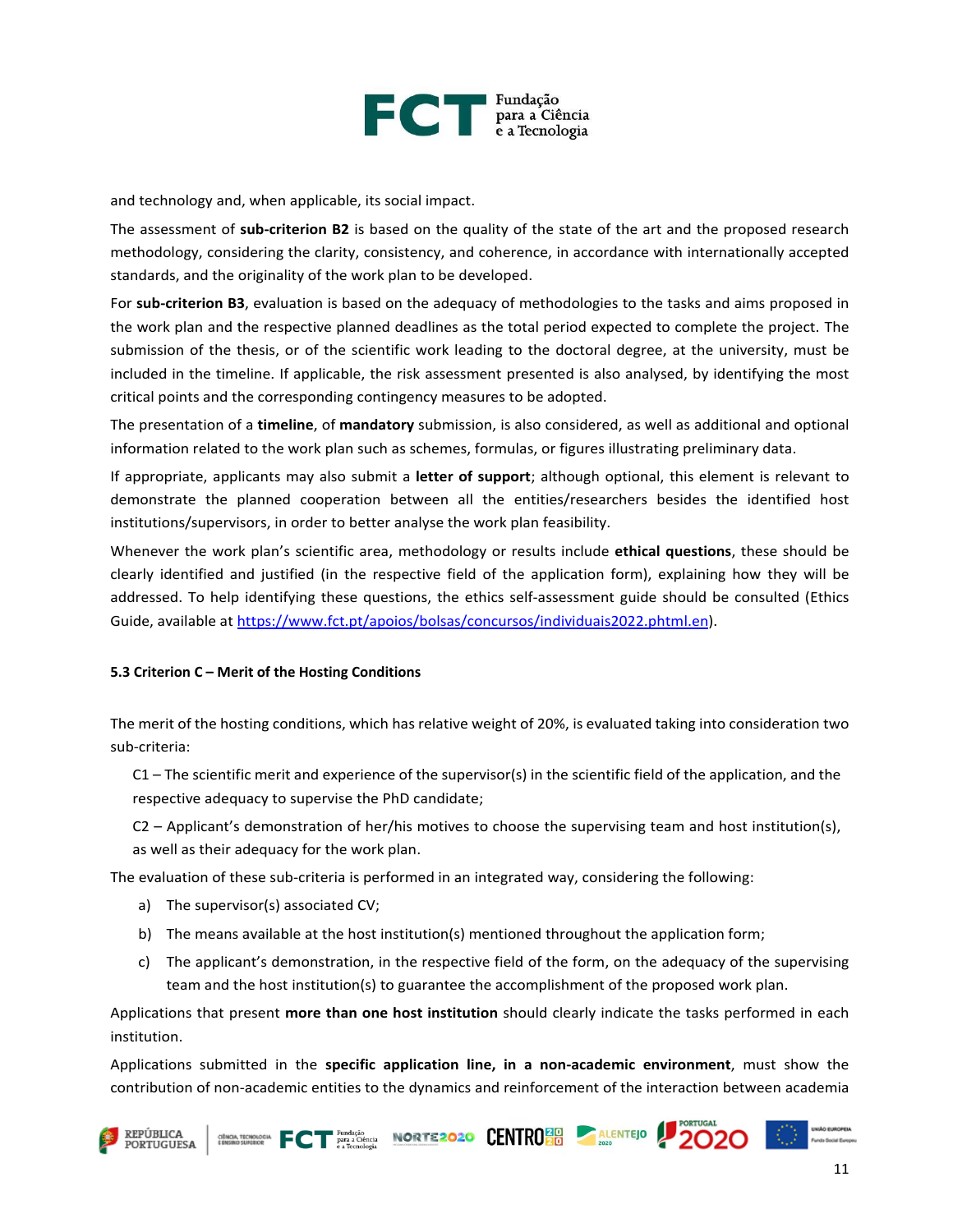

and other sectors.

When **two or more supervisors** are proposed, the role of each one should be clearly explained, highlighting the **relevance of each one's participation and complementarity** for the development and feasibility of the work plan.

When applying to a Studentship **both in Portugal and abroad** (whose work plan is partially carried out in a foreign institution), it is mandatory to identify the foreign affiliation institution(s), and to associate the respective foreign supervisor/co-supervisor, affiliated to that/those institution(s). If no foreign host institution(s) and supervisor/co-supervisor in this/these institution(s) is/are indicated, **the application will be automatically converted into an application to a PhD studentship in the country**, being evaluated and financed accordingly. In case of a **PhD Studentship abroad**, only the applications whose **host institution(s) is/are abroad** can be considered. In this case, an additional justification is required, explaining the reasons why the research activities should be exclusively performed abroad, without the participation of any national entity.

It should be noted that at least **one of the associated supervisors must hold a PhD**, and this information should be indicated in the respective CV.

The collaboration of supervisors not associated to the application will not be considered in the evaluation, even if they are referred in the application form.

#### **6. EVALUATION**

Evaluation of applications is performed by evaluation panels involving experts whose experience and scientific merit are acknowledged, corresponding to an adapted version of the FOS classification of the Frascati Manual (OECD's revised Field of Science and Technology Classification in the Frascati Manual).

The evaluation work developed by each panel is coordinated by one of its members, by FCT invitation.

Each application complying with the requirements of admissibility is evaluated by the corresponding evaluation panel, according to the combination of main scientific field, secondary scientific field and subfield selected by the applicant in the application form.

Applications in a non-academic environment, submitted to the corresponding application line, will be evaluated by a specific evaluation panel, the constitution of which will take into consideration the scientific areas selected by the candidates.

The constitution of the evaluation panels will be made public at FCT's webpage. The list of panel chairs will be disclosed during the applications submission period, while the list of panel members will be communicated before the beginning of the evaluation procedure.

The evaluation panel will analyse applications considering the evaluation criteria disclosed in the Notice of the Call, considering all the appreciation elements.

All the evaluation panels should follow the evaluation procedure available in Annex I – Evaluation Guide – of this Notice of the Call, which is fully reproduced here for all purposes and may be consulted at

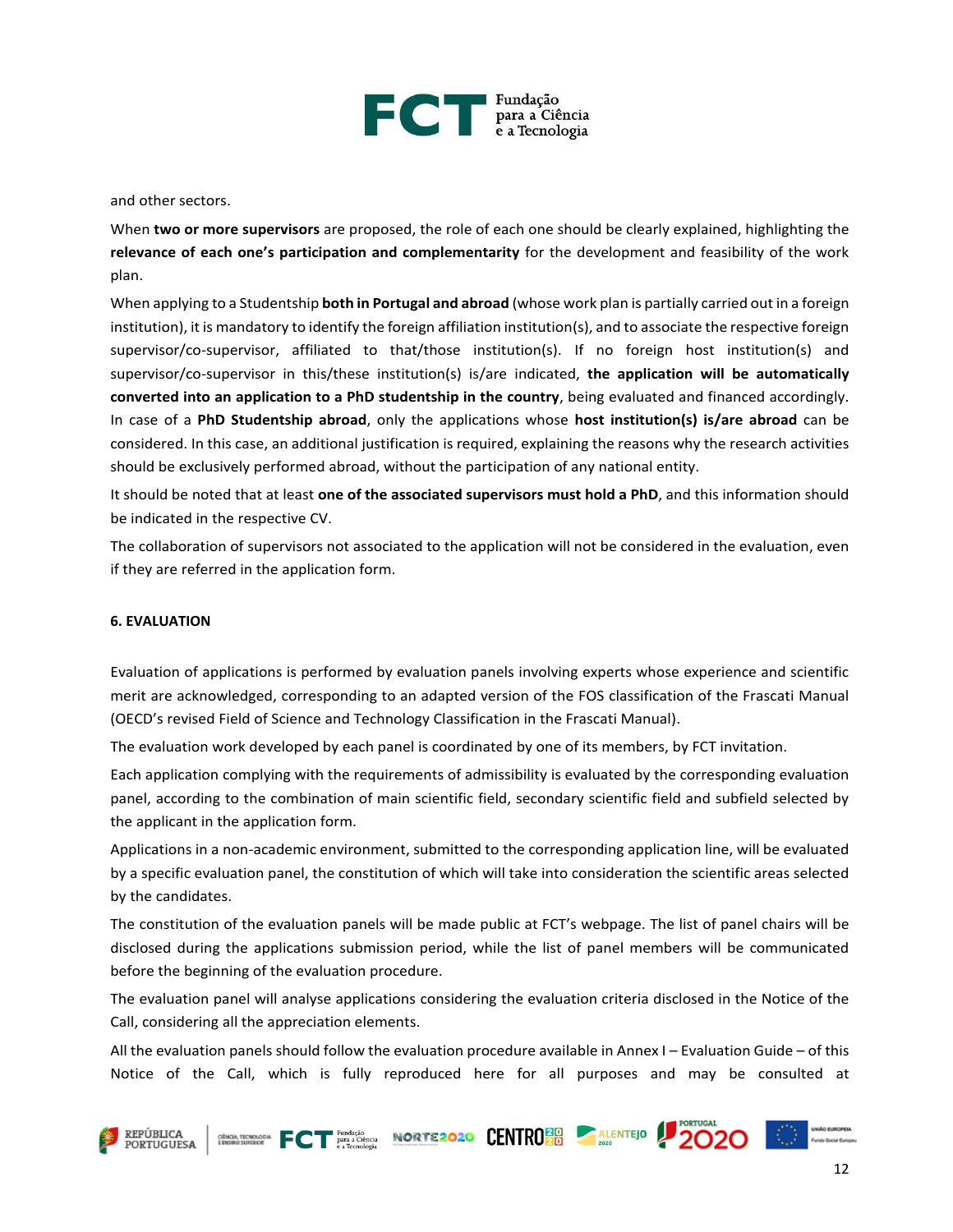

[https://www.fct.pt/apoios/bolsas/concursos/individuais2022.phtml:](https://www.fct.pt/apoios/bolsas/concursos/individuais2022.phtml.pt)

#### **7. RESULTS DISCLOSURE**

Evaluation results are disclosed in applicants' personal area of MyFCT in <https://myfct.fct.pt/>; results communication will also be disclosed at FCT's website:

[https://www.fct.pt/apoios/bolsas/concursos/individuais2022.phtml.en.](https://www.fct.pt/apoios/bolsas/concursos/individuais2022.phtml.en)

#### **8. DEADLINES AND PROCEDURES FOR PRELIMINARY HEARING, CLAIMS AND APPEALS**

Once the provisional ranked list of the evaluation results has been communicated, applicants who have an unfavourable provisional decision may use their right to dispute it during the preliminary hearing phase, which takes place within 10 working days, according to Articles no. 121 and the following of the Administrative Procedure Code (CPA).

The final decision will be disclosed after the analysis of applicants' arguments presented in the preliminary hearing. Final decision can be claimed within 15 working days or, alternatively, appealed within 30 working days, after the communication date of the final results, respectively.

#### **9. STARTING DATE OF THE PHD STUDENTSHIP**

The studentships will start at the  $1<sup>st</sup>$  day of the month indicated by the applicant during the granting procedure, that must occur between September 1st 2022 and August1st 2023.

#### **10. REQUIREMENTS FOR STUDENTSHIP GRANTING**

The following documents are of mandatory submission for the studentship contract:

- a) Copy of the documents of personal identification, tax number and, if applicable, social security1;
- b) Document of proof of permanent and usual residence in Portugal, if applicable, valid at the studentship starting date. In case the work plan of the requested studentship is held, entirely or partially, in foreign institutions, applicants, independently of their nationality, will have to present, upon contracting, the document of proof of permanent and usual residence in Portugal;
- c) Copy of the academic degree certificates, if applicable;

 $^1$  The presentation of these documents may optionally be substituted by the in-person presentation in the funding agency, which will keep all the elements needed for the validation and execution of the contract, including the numbers of personal identification, taxation and social security, as well as the respective dates of expiry.







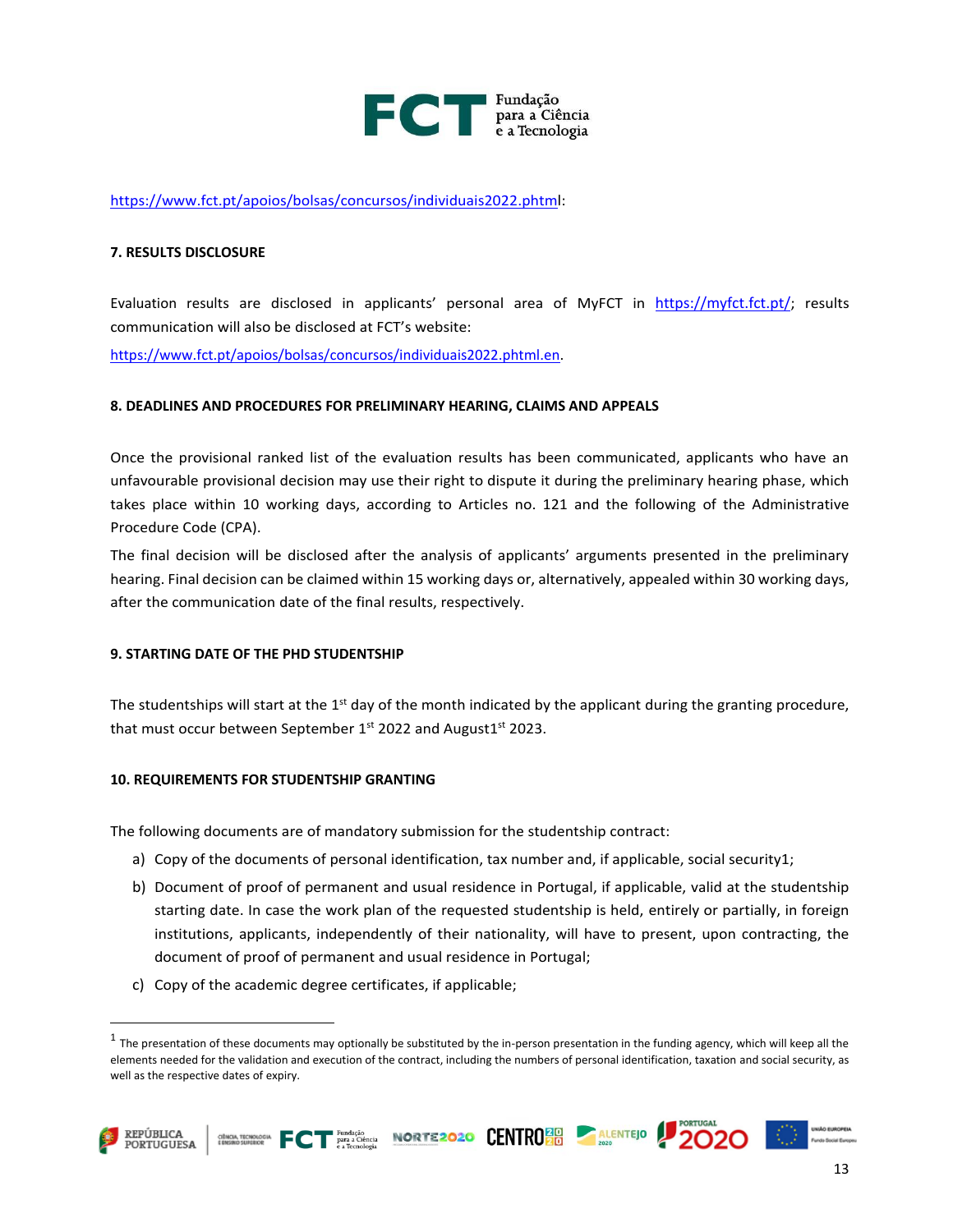

- d) Document proving the acceptance and registration in the 3rd study cycle from the educational offer in the higher education institution that will grant the academic degree;
- e) Supervisor(s) statement declaring to coordinate the work plan, as established in Article no. 5-A of the Statute for Research Fellowships (template will be made available by FCT);
- f) Institutional document supporting the applicant, issued by the institution(s) where the work plan will be carried out, guaranteeing the necessary conditions to its successful development, as well as the fulfilment of the duties established in Article no. 13 of the Research Fellowship Holder Statute (template will be made available by FCT);
- g) Updated document proving the exclusivity dedication regime (template will be made available by FCT).

The studentship granting is still dependent on:

- i. The fulfilment of all the requirements listed in this Notice of the Call;
- ii. The results of scientific evaluation;
- iii. The absence of unjustified non-compliance of the fellowship holder during previous directly or indirectly FCT funded fellowships;
- iv. FCT available budget.

The lack of any of the necessary documents to complete the contracting procedure implies the expiration of the studentship granting and conclusion of the process; applicants have up to 6 months after the disclosure of the provisional granting to present all of the listed documents.

Regarding the PhD studentships in non-academic environment, the absence of at least one non-academic entity implies the cancelation of the decision to grant the studentship and closure of the process.

#### **11. FUNDING**

Studentships payment will start after returning the signed contract to FCT, which should happen within the 15 working days after its delivery.

The studentships granted in this call will be financed by FCT using the State Budget fund and, whenever eligible, using the European Social Fund (ESF), under the PORTUGAL2020 programme, namely, under *Programa Operacional Regional do Norte (NORTE 2020)*, *Programa Operacional Regional do Centro (Centro 2020)* and *Programa Operacional Regional do Alentejo (Alentejo 2020)*, or any other funding schemes that might be approved, according to the respective requirements.

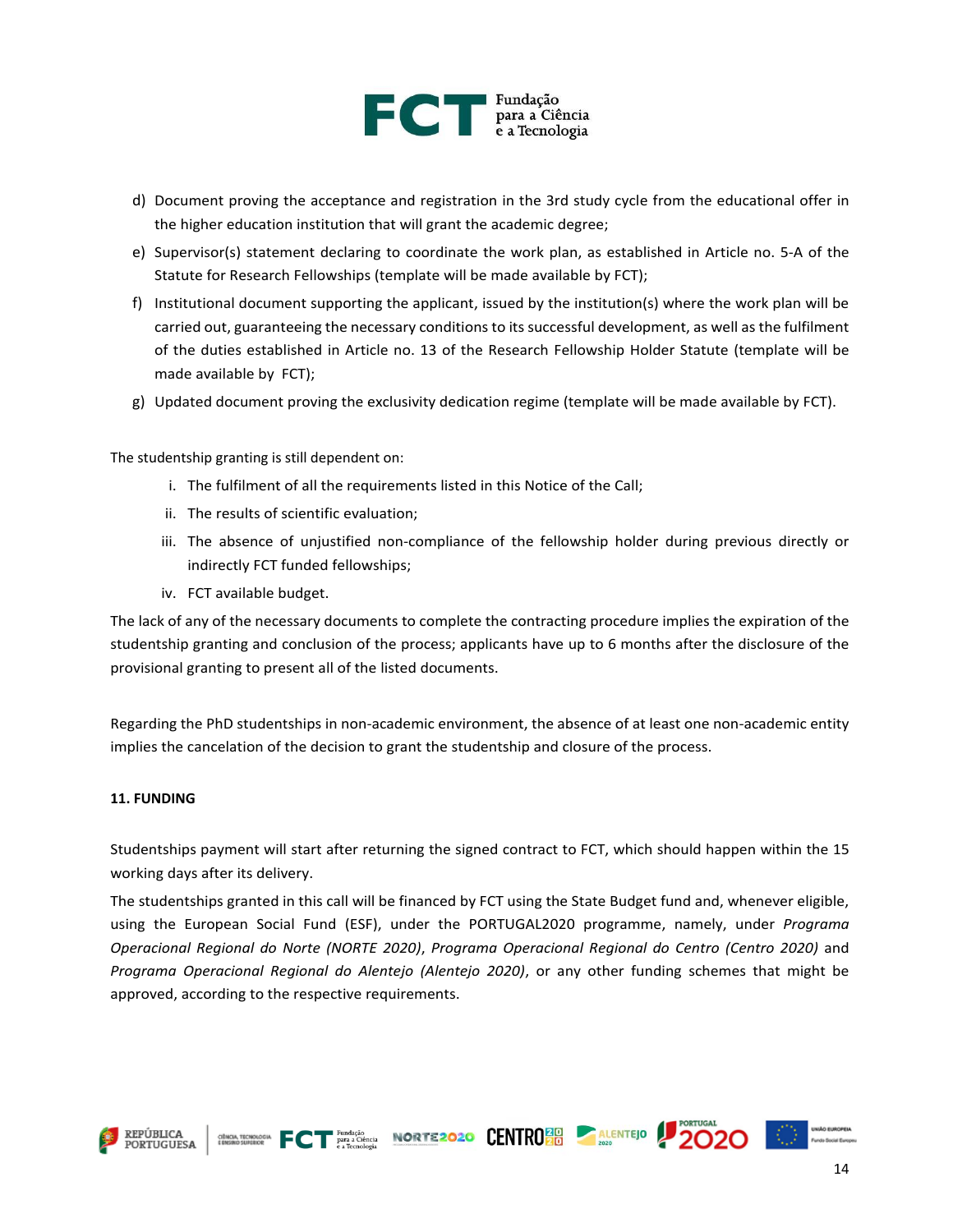

#### **12. STUDENTSHIP ALLOWANCE**

A monthly maintenance allowance is granted to the studentship holder, the amount of which varies according to whether the activities are carried out in the country or abroad, in accordance with the table in Annex I of the RBI.

The studentship may also include additional allowances, according to RBI's Article no. 18 and the values indicated in its Annex II.

All the studentship holders have a personal accident insurance related to the research activities, which FCT will support.

All studentship holders who are not beneficiaries of any social protection regime can use the right to social security through the voluntary social insurance regime, under the terms of the Contributory Scheme of the Social Security System. FCT will ensure the charges resulting from contributions under the terms and with the limits provided in Article no. 10 of the EBI.

#### **13. PAYMENT OF STUDENTSHIP ALLOWANCE**

Payments due to the studentship holder are made by bank transfer to the respective indicated account. The monthly maintenance allowance is paid on the first working day of each month.

Registration, enrolment or tuition fees components are payed as follows:

- i. In case the studentship holder has enrolled in a national institution, FCT will directly pay to that institution;
- ii. In case the studentship holder has enrolled in a foreign institution, the grantee is the responsible for its payment to that institution.

#### **14. TERMS AND CONDITIONS OF PHD STUDENTSHIP RENEAWAL**

The renewal of the studentship always depends on applicant's submission, within 60 working days prior to the renewal start date, of the following documents:

- a) Declaration issued by the supervisor(s) and by the host institution(s) attesting the work plan development and the evaluation of the respective activities;
- b) Updated document proving compliance with the exclusive dedication regime;
- c) Declaration demonstrating the enrolment renewal in the study cycle leading to the doctoral degree.

#### **15. INFORMATION AND PUBLICITY OF THE GRANTED FUNDING**

All the R&D activities carried out by the grantee, directly or indirectly financed by the studentship, namely,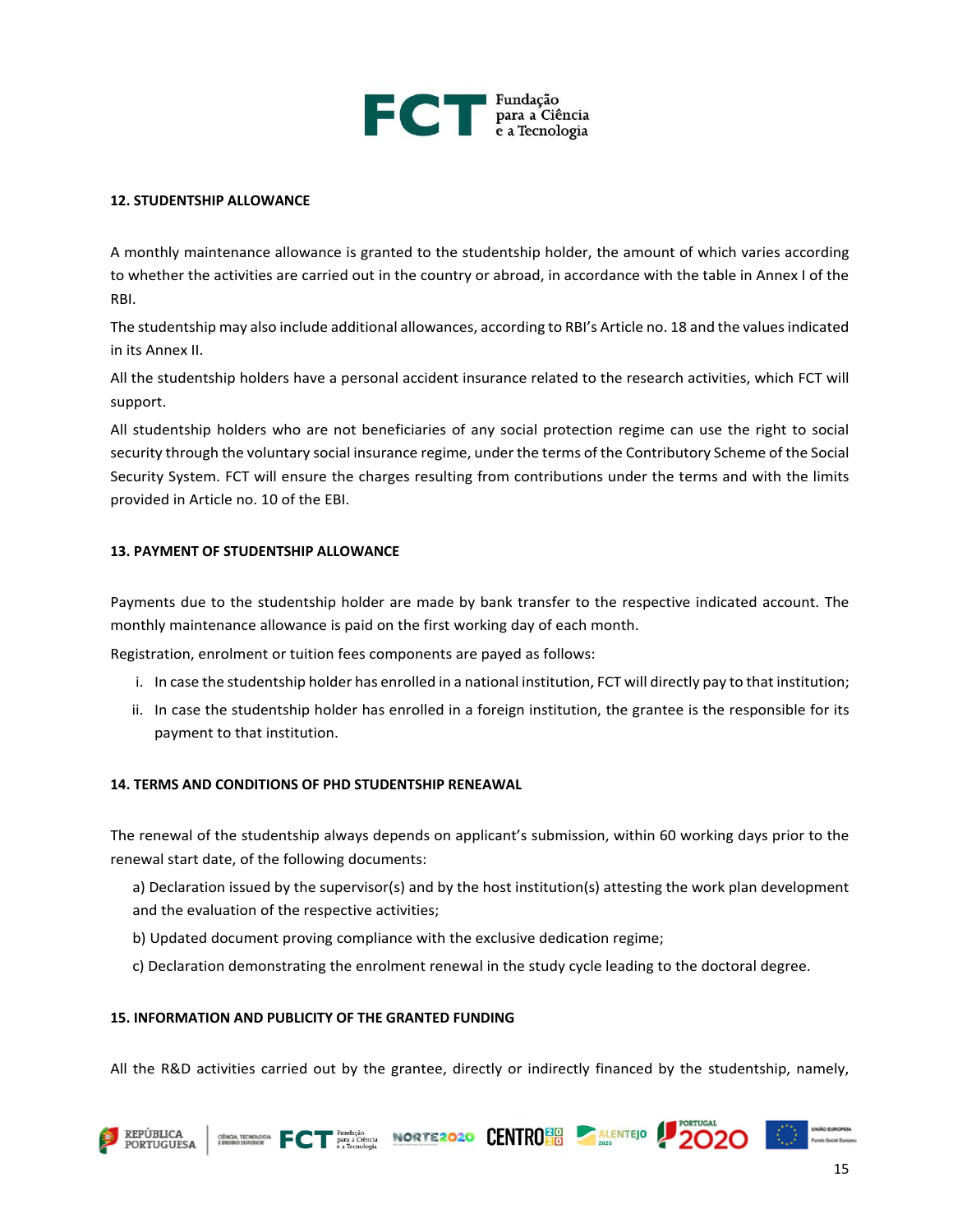

communications, publications and scientific creations, as well as thesis, must include the reference to FCT and, when applicable, the European Social Fund (ESF) financing. In particular, these references should mention the following operational programmes *Programa Operacional Regional do Norte (NORTE 2020)*, *Programa Operacional Regional do Centro (Centro 2020)* and *Programa Operacional Regional do Alentejo (Alentejo 2020)*, or additional funding schemes that might be approved. Insignia of FCT, ESF and EU must therefore be included in the documents referring to these actions, according to the graphic rules of each operational programme.

The disclosure of research results funded according to the RBI provisions must comply with the open access guidelines, publications and other research results in accordance with FCT rules.

For all the studentships, in particular in case of European funded actions, namely the ESF, may be performed monitoring and controlling actions by national or European entities according to the applicable legislation. Grantees must therefore collaborate and provide all the required information, including answering to surveys and evaluation studies in this area, even though the studentship might has already ceased.

#### **16. NON-DISCRIMINATION AND EQUAL ACCESS POLICY**

FCT promotes a policy of non-discrimination and equal access, thus no applicant may be privileged, benefited, damaged, or deprived of any right or exempted from any duty. This includes ancestry, age, sex, sexual orientation, marital status, family situation, economic situation, education, origin or social condition, genetic heritage, reduced work capacity, disability, chronic disease, nationality, ethnicity or race, land of origin, language, religion, political or ideological beliefs or trade union affiliation.

#### **17. APPLICABLE LEGISLATION AND REGULATION**

The present call is governed by this Notice of the Call, the FCT Regulation of Research Fellowships, approved by the Regulation no. 950/2019, published in the Series II of the DR, of 16<sup>th</sup> December, by the Research Fellowship Holder Statute, approved by the Law no. 40/2004, of 18<sup>th</sup> of August, in its current version, and by other applicable national and European legislation.

FCT also recommends the careful reading of all the documentation supporting the application, namely, the Application Guide and the Evaluation Guide, available at FCT website at: [https://www.fct.pt/apoios/bolsas/concursos/individuais2022.phtml.en.](https://www.fct.pt/apoios/bolsas/concursos/individuais2022.phtml.en)

### **18. CONTACT POINT**

Information about the call should be requested through the e-mail address: info.bolsas@fct.pt.